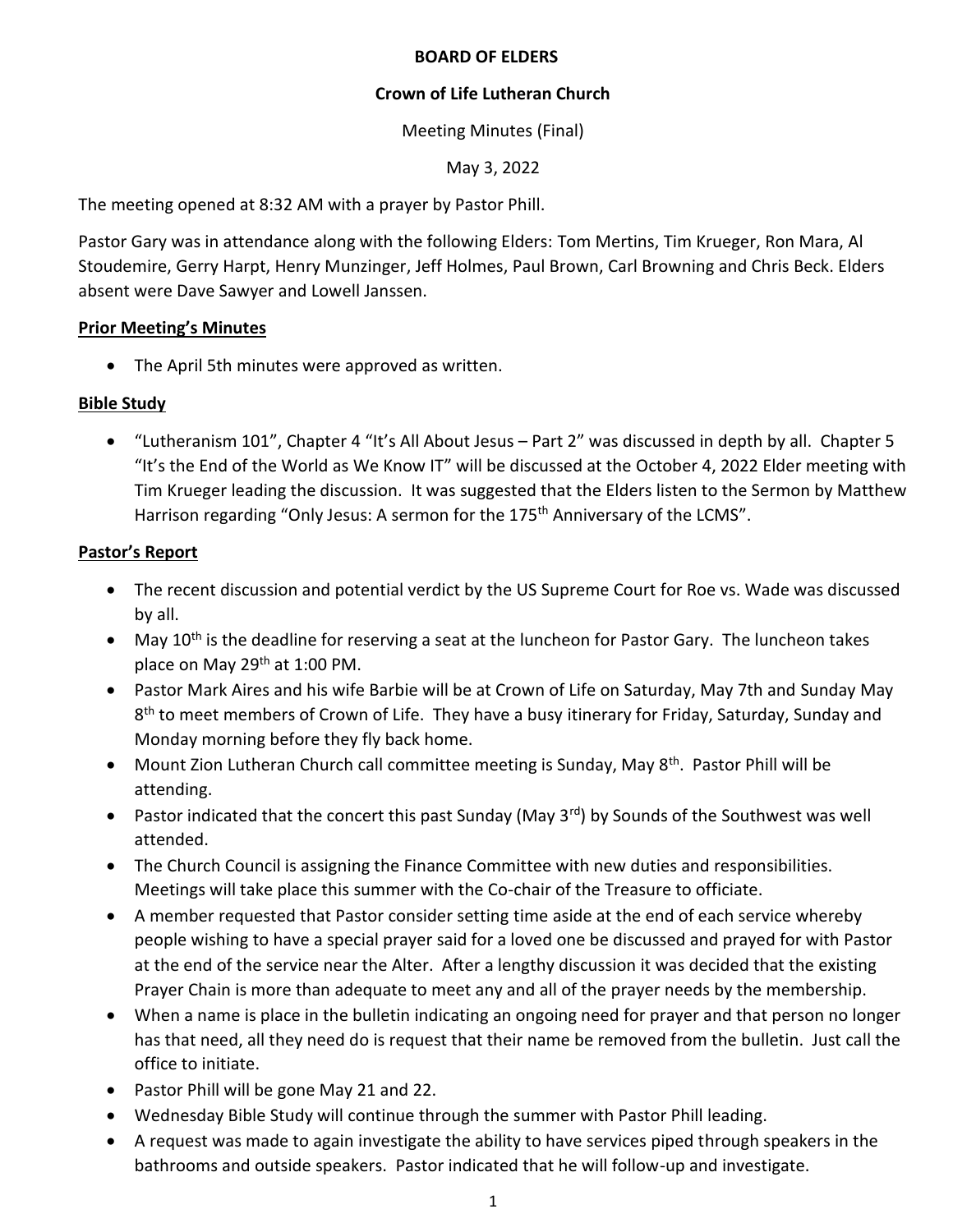### **Elder Zone Reports**

- All reports were succinct with pertinent issues discussed. Monthly reports were available.
- Elders were reminded to e-mail Holly any request for Church Letters to be sent to membership. In addition, they need to follow-up 30 days later to ensure, if necessary, a second letter is sent.

### **Council Report**

| Financials were presented: | <b>Budget</b> | Actual    |
|----------------------------|---------------|-----------|
| Income:                    | \$215,354     | \$253,706 |
| Expenses                   | \$211,176     | \$198,840 |

Greg Harwood, Treasurer, presented an in-depth report on current financial status and changes to accounts that have been made to better "align" funds with common goals.

#### **Old Business**

- Food bank collection and delivery to St. Mary's Food Bank (off Dysart and Grand Ave- 13050 W Elm St, Surprise, AZ) will be delivered for the months of May, June, July and August by Ed Michel. If for some reason he is unable to carry out this service during these months of Dave Sawyer's absence, he will let Tom Mertins know so a volunteer can be found to complete the necessary collections and deliveries.
- Retirement events for Pastor Gary Tuesday, May 10, 2022 is the cutoff to reserve a seat for the May 29<sup>th</sup> luncheon. Sunday, May 22, 2022, after the 9:00 AM service, there will be cake and coffee. Sunday, May 29, 2022 at 1:00 PM there will be a luncheon at Palm Ridge.
- Update on the Call Committee for Associate Pastor: As decided at the Special Voters meeting held on April 3 a call was sent out to Reverend Mark Airey. Pastor Airy and his wife Barbara are making a site visit the weekend of May  $6<sup>th</sup>$  to May  $9<sup>th</sup>$ . Meetings will take place with the Church Council, Pastor Phill and a "meet and greet" after the 4:00 PM and 9:00 AM services.

#### **New Business**

- Elders' schedule updates for May, June and July. These are extra Elders needed to cover the communion services in addition to those already scheduled:
	- $\circ$  5/21/22 4:00 PM Service Jeff Holmes
	- $\circ$  5/22/22 9:00 AM Service Henry Munzinger
	- $\circ$  6/4/22 4:00 PM Service Carl Browning
		-
	- $\circ$  6/12/22 9:00 AM Service Henry Munzinger  $\circ$  6/18/22 – 4:00 PM Service Ron Mara
	-
	- $\circ$  6/26/22 9:00 AM Service Paul Brown
	- $\circ$  7/10/22 9:00 AM Service Paul Brown
- Elders who will NOT be available over the summer and winter months:
	- $\circ$  Tom Mertins 6/3 6/11
	- o Carl Browning 6/13 -7/1; 8/15 9/22; 1/4/23 2/24/23
	- $\circ$  Chris Beck 5/12 9/7
	- $\circ$  Dave Sawyer 5/1 8/18
	- $\circ$  Lowell Jannsen  $5/1 10/1$
	- $\circ$  Tim Krueger 6/1 10/1
	- $\circ$  Jeff Holmes 7/21 8/19